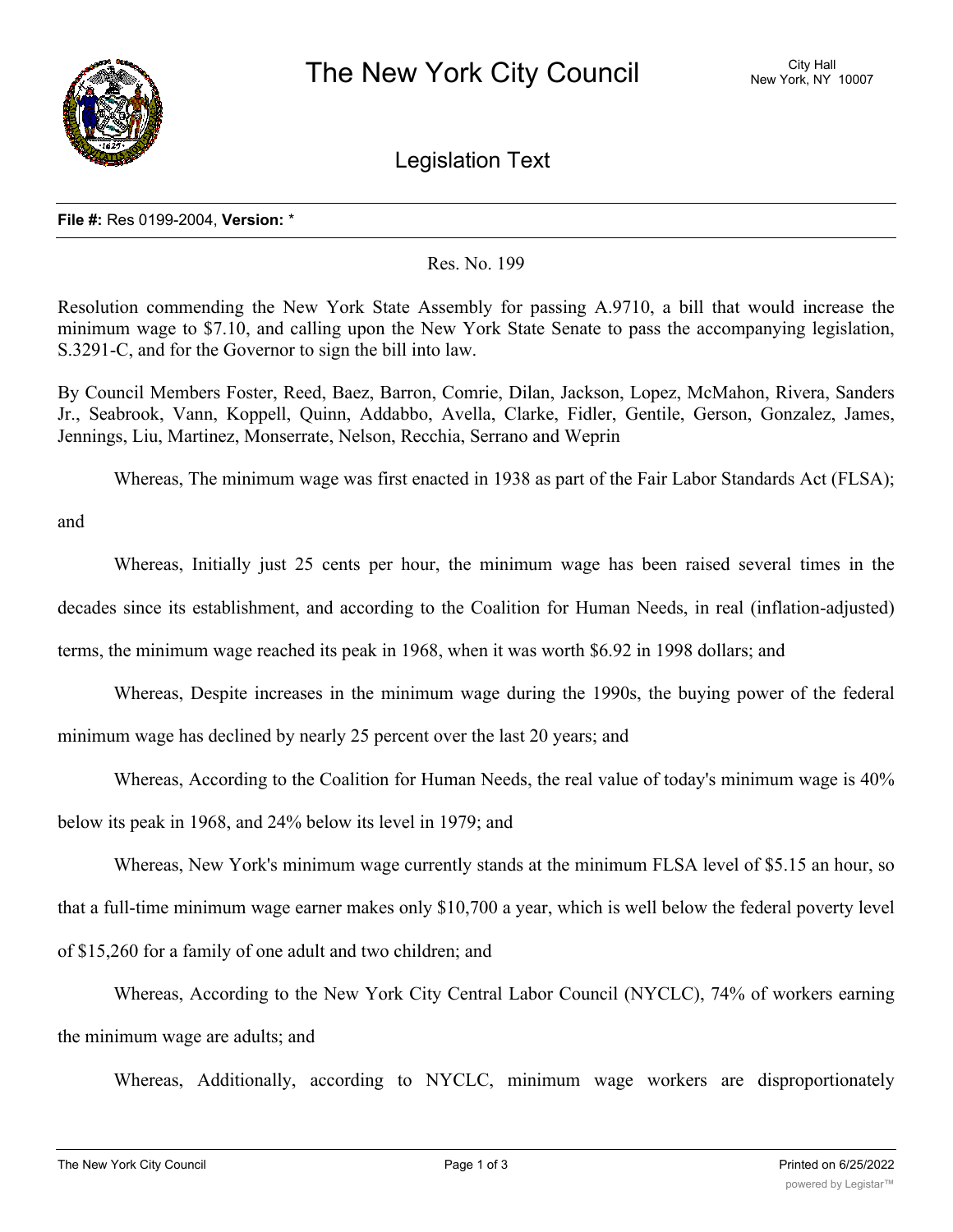immigrants (25% of the workforce, but would constitute 32% of the beneficiaries of a minimum wage increase), of color (34% of the workforce, but would constitute 43% of the beneficiaries of a minimum wage increase) and women (49% of the workforce, but would constitute 61% of the beneficiaries of a minimum wage increase); and

Whereas, According to a 1998 report by the Economic Policy Institute, the last federal minimum wage increase (to the current amount of \$5.15 per hour) in 1996 resulted in no measurable effect on unemployment or inflation; and

Whereas, The Fiscal Policy Institute (FPI) noted in a report, entitled "Raising the Minimum Wage in New York: Helping Working Families and Improving the State's Economy," released January 7, 2004, that increasing the minimum wage to \$7.00 per hour would directly benefit nearly 700,000 workers statewide who earn between \$5.15 and \$6.99 an hour (almost 290,000 in New York City alone); and

Whereas, Furthermore, the FPI report stated that approximately 500,000 workers (approximately 220,000 workers in New York City) earning between \$7.00 and \$7.99 would likely benefit from a "spillover" effect that would raise their pay if the minimum wage was increased; and

Whereas, Additionally, the FPI report stated there is no evidence that increasing the minimum wage would be harmful to New York State's economy; and

Whereas, On March 1, 2004, the New York State Assembly passed A.9710, a bill which would increase the minimum wage incrementally to \$7.10 on and after January 1, 2006; and

Whereas, On March 1, 2004, the accompanying legislation, S.3291-C, was amended and referred to the New York State Senate committee on Labor; and

Whereas, Twelve states have enacted laws increasing the minimum wage above \$5.15 and hour; and

Whereas, Alaska, Connecticut, Oregon, Vermont and Washington have minimum wages that exceed

\$7.00 per hour, and the city of San Francisco has enacted an ordinance effectively making the minimum wage

\$8.50 per hour; and